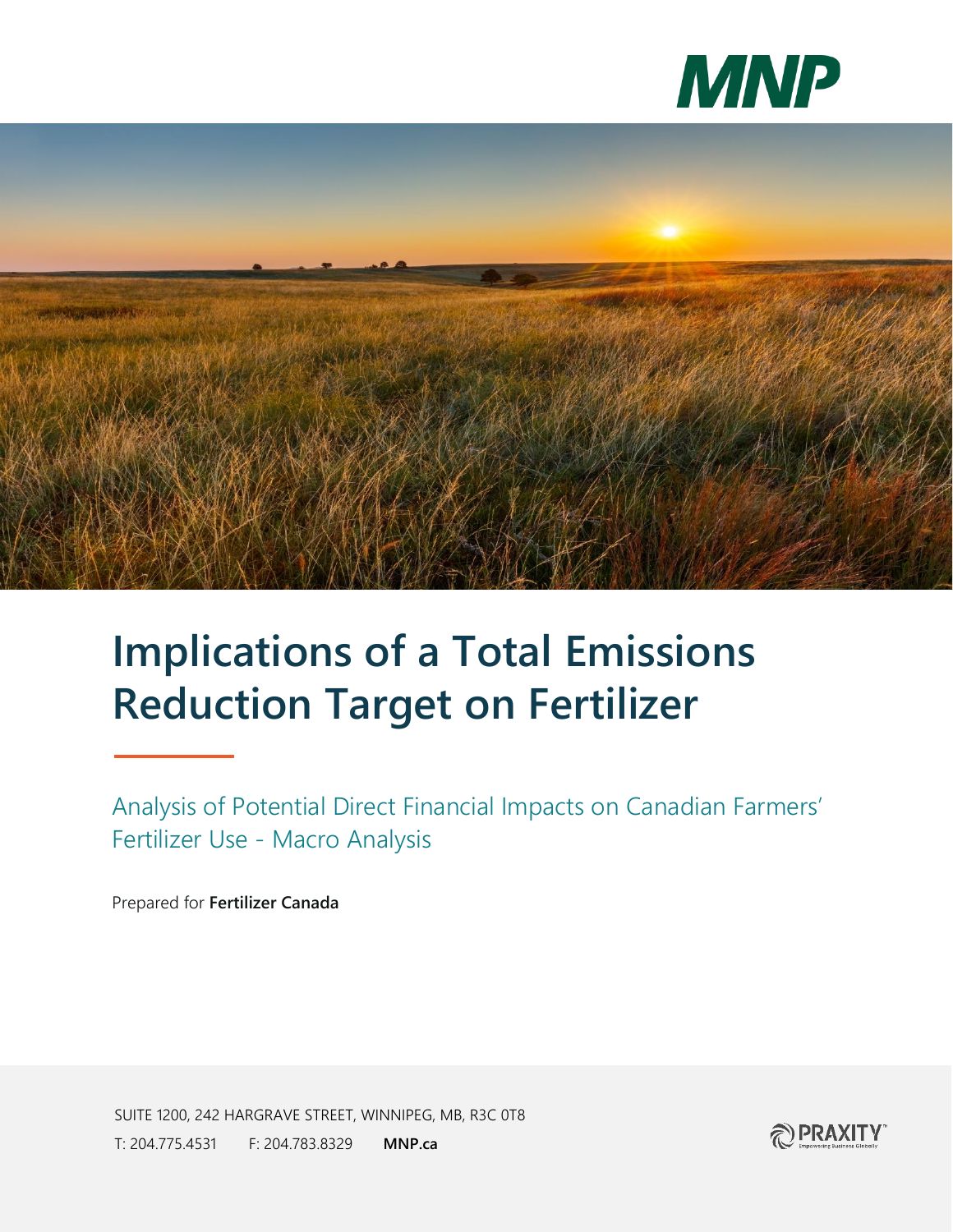

## **Executive Summary**

Under Canada's Strengthened Climate Plan, the government of Canada is envisioning a 30% reduction in absolute emissions by the year 2030. That would include chemical fertilizer reductions used in crop production by Canadian farmers to achieve their part of those targets. In order to achieve that, one existing measure of the magnitude of actual reduction in agricultural fertilizer use would be the model proposed under the EU Green Deal which cites an actual reduction of 20% in fertilizer use compared to 2020 levels. MNP LLP was engaged by Fertilizer Canada to analyze the direct macro financial impact of lost production and has modeled a 20% rate reduction starting in 2023 and the effect on farmer output until 2030.

To meet these reductions, there may be adjustments forced on farmers' practices that will have varying degrees of net impact on farmers. This report is however based on the assumptions of continued farming practices (including crop rotation) as they are today to reflect the possibility of farmers accepting the lower production that lost nutrients would have on the production levels of their crops. The assumptions of this report summarize that effect by simply reducing the crop output and thereby presuming there is a direct correlation between available nutrients and loss in fertilizer use and impact on crop production. The analysis is focused on the effects for corn, canola, and spring wheat in Canada (three major crops that make up a major share of Canadian small grain/oilseed production), and is based on a similar number of acres for the three crops using the 5-year average, a straight-line reduction of fertilizer use starting in the year 2023 along with a straight-line reduction in yield based on industry yield response estimates for each crop, no inflation effects, and no effects of reduced crop supplies on crop prices until 2030.

A straight-line reduction in fertilizer usage results in increased differences of actual yields versus potential yields if the status quo had been continued. By 2030, yield gaps for the three crops are estimated at 23.6 bushels per acre per year for canola, 67.9 bushels per acre per year for corn, and 36.1 per acre per year bushels per acre for spring wheat. Given constant prices, the total value of lost production grows to 10.4 billion per year by 2030 and across the years 2023 to 2030 is shown for each crop as follows:



## Total Value of Lost Production

Implications of a Total Emissions Reduction Target on Fertilizer – Analysis of Potential Direct Financial Impacts on Canadian Farmers' Fertilizer Use 4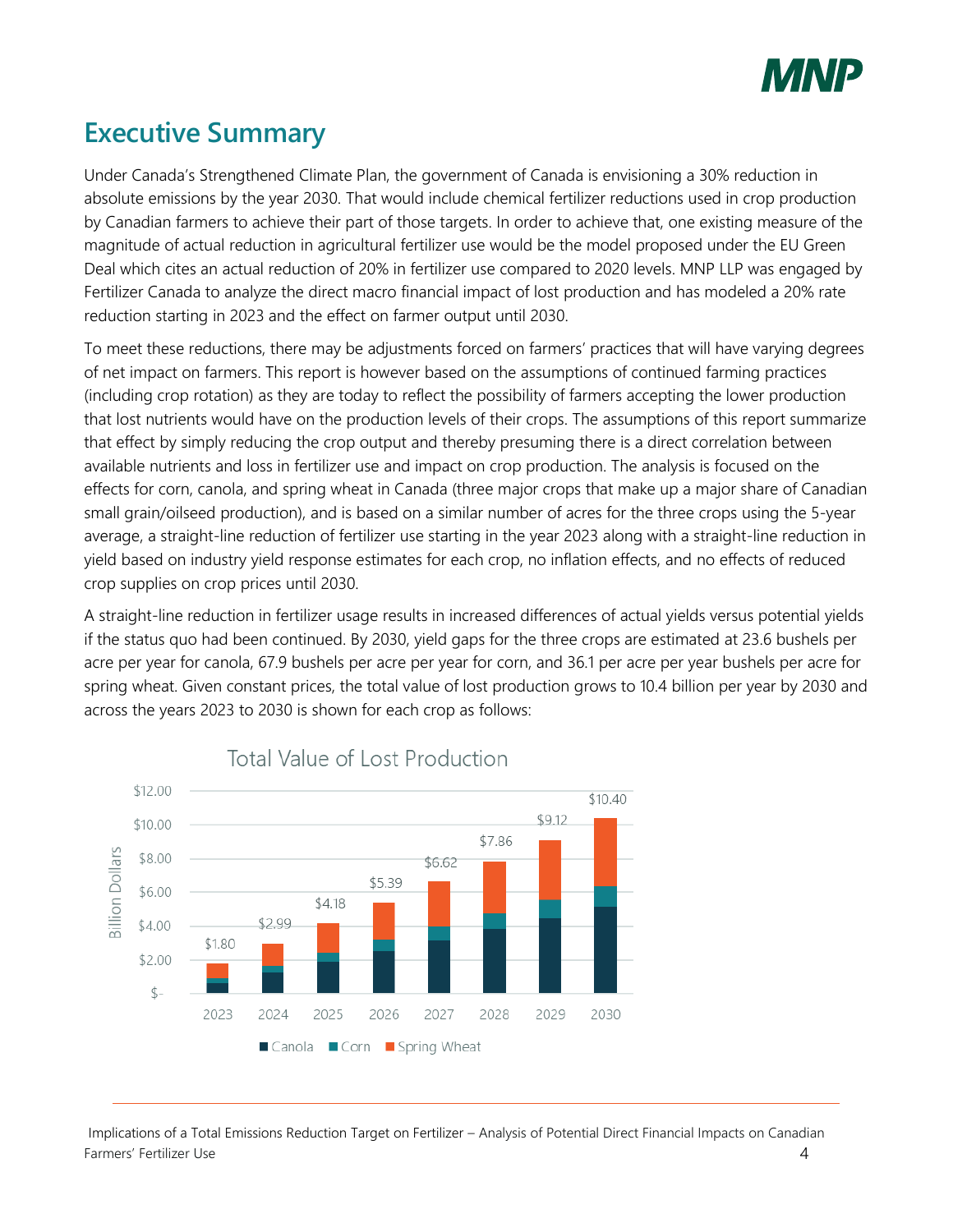

The estimated lost production has significant effects on Canada's ability to fill domestic processing capacity (e.g., canola crushing facilities) as well as export capacity. Assuming that domestic capacity will be filled first, it is estimated that by 2030 most Canadian exports of canola will not exist (only 750,000 metric tonnes of canola will be theoretically available for export compared to more than 10 million metric tonnes today). The reduction in annual spring wheat exports is estimated to be 4.2 million metric tonnes by 2030. The analysis for the three crops, as well as any potential impacts for other crops, will significantly impact Canada's ability to reach its targets for domestic sales and exports of agri-food products and thereby have a major detriment to the Canadian agri-food economy. Finally, reducing Canada's contribution to the global food supply by more than 14 million metric tonnes collectively of wheat and canola per year by 2030 would have a major impact on the global supply of food in the future. There are lots of ways farmers can react to potential economic impacts of reduced fertilizer use, including acceptance of lower productivity. This would be devastating, such that any plan to reduce carbon emissions would need to be done in a way that the future productivity of major crops is maintained.